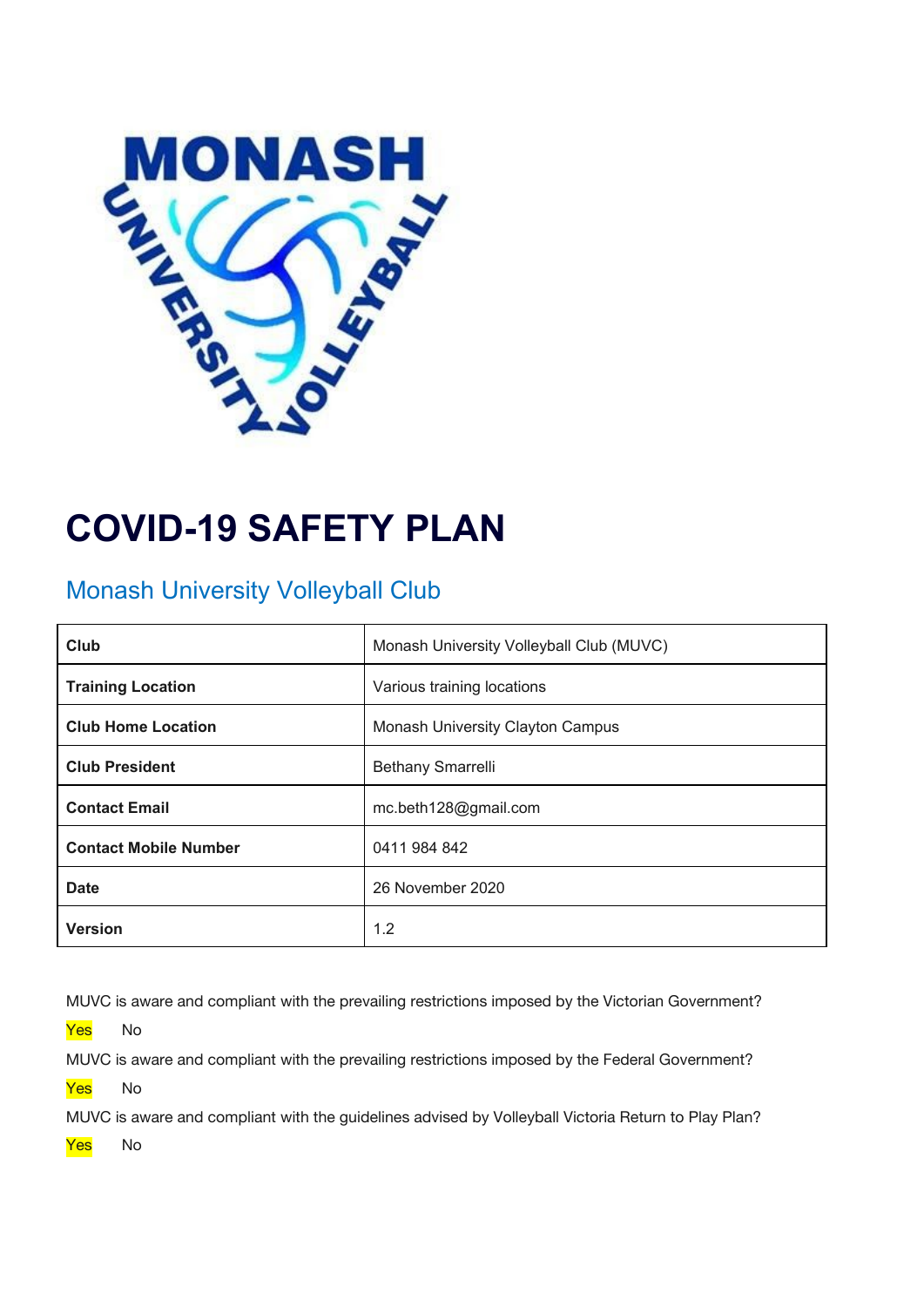## **Table of Contents**

| 1. Introduction                                                        | $\overline{\mathbf{3}}$ |
|------------------------------------------------------------------------|-------------------------|
| 2. Key Principles                                                      | $\overline{\mathbf{3}}$ |
| 3. Responsibilities under this Plan                                    | $\overline{\mathbf{3}}$ |
| 4. Return to Sport Arrangements                                        | 4                       |
| 5. Monash University                                                   | 4                       |
| 6. Volleyball Victoria                                                 | 4                       |
| 7. Recovery                                                            | 4                       |
| <b>Appendix 1: Monash University Requirements</b>                      | 5                       |
| Appendix 2: Volleyball Victoria Return to Play Plan                    | $6\phantom{a}$          |
| <b>Appendix 3: Outline of Return to Sport Arrangements</b>             | 9                       |
| <b>Appendix 4: Monash University Volleyball Club Structure</b>         | 14                      |
| <b>Appendix 5: Monash University Volleyball Club Member Conditions</b> | 15                      |
| Appendix 6: Monash University Volleyball Club Attendance Register      | 17                      |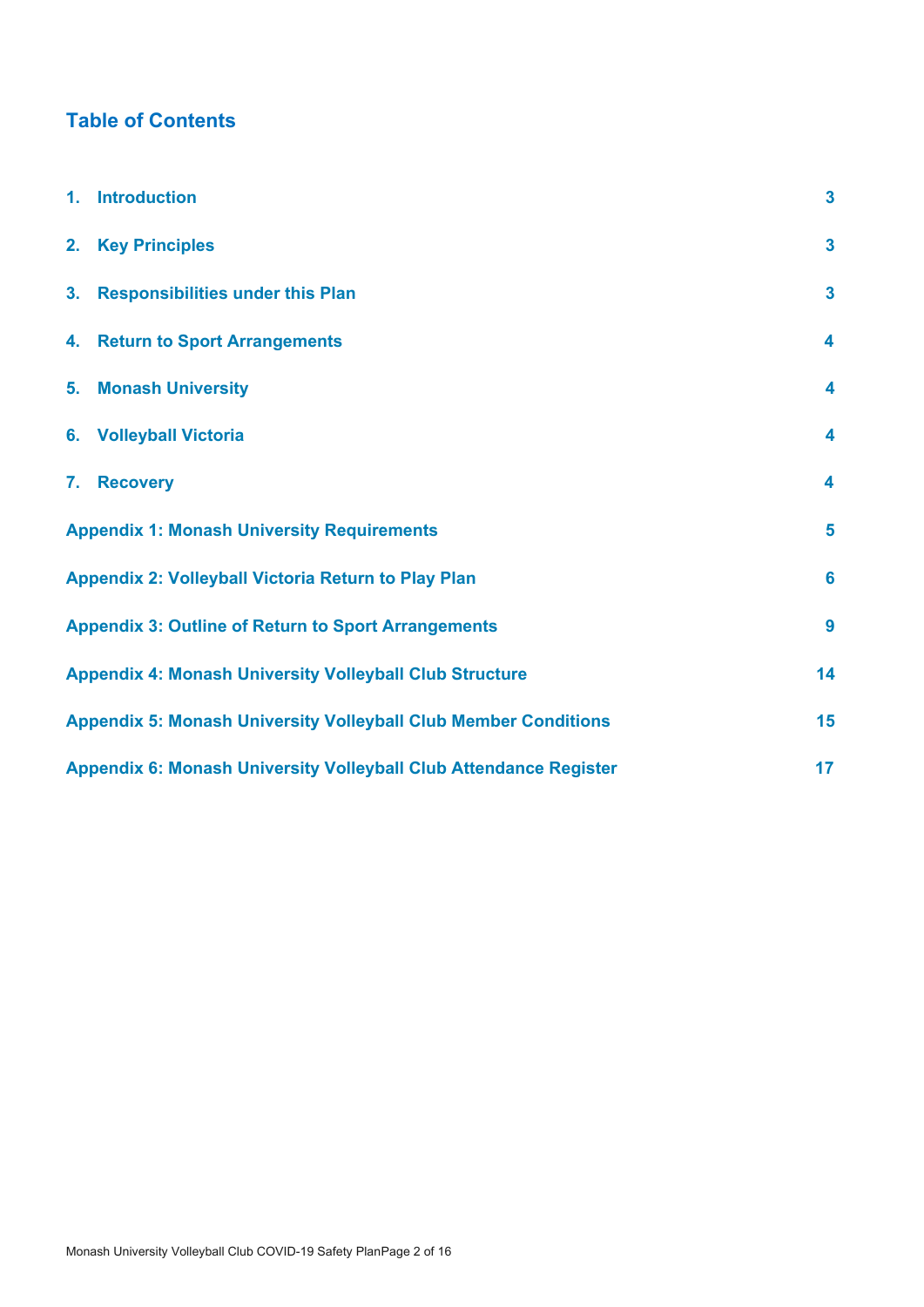## <span id="page-2-0"></span>**1. Introduction**

The purpose of this COVID-19 Safety Plan (**Plan**) is to provide an overarching plan for the implementation and management of procedures by Monash University Volleyball Club to support Monash University and its members and participants in the staged resumption of community sport and club activities.

The arrangements set out in this Plan are intended to prevent the transmission of COVID-19 among members, participants, coaches, officials, administrators/volunteers, visitors, families and the broader community. The Plan provides the framework to govern the general operation of the Monash University Volleyball Club, any facilities it controls, the playing/training behaviour of all members and participants and the monitoring and reporting of the health of attendees at facilities used by the Monash University Volleyball Club.

This Plan includes, but is not limited to, the conduct of:

- a. Outlined plans for conducting training
- b. Considerations for the resuming participation in competitions

At all times the Plan is subject to all regulations, guidelines and directions of government and public health authorities

### <span id="page-2-1"></span>**2. Key Principles**

The Plan is based on the operational requirements of the Volleyball Victoria Return to Play Plan and incorporates the Victorian [Government](https://www.coronavirus.vic.gov.au/six-principles-covidsafe-workplaces#six-principles-of-covidsafe-workplaces) 'Six COVIDSafe Principles.'

The Plan also acknowledges the AIS Framework for Rebooting Sport in a COVID-19 [Environment](https://ais.gov.au/__data/assets/pdf_file/0006/730374/35845_AIS-Framework-for-Rebooting-Sport-Summary.pdf) (**AIS Framework**) and the National Principles for the [Resumption](https://www.health.gov.au/sites/default/files/documents/2020/05/australian-institute-of-sport-ais-framework-for-rebooting-sport-in-a-covid-19-environment.pdf) of Sport and Recreation Activities (**National Principles**).

The Plan also accepts as key principles that:

- The health and safety of members, participants, coaches, officials, administrators/volunteers, visitors, families and the broader community is the number one priority;
- Club members including participants, coaches, officials and administrators/volunteers need to be briefed on Monash University Volleyball Club's return to sport plans
- Training cannot resume until the arrangements of all requirements set out in this plan have been implemented
- At every stage of the return to sport process Monash University Volleyball Club must consider and apply all applicable restrictions and regulations, including Government, Monash University and Volleyball Victoria.

#### <span id="page-2-2"></span>**3. Responsibilities under this Plan**

Monash University Volleyball Club retains the overall responsibility for the effective management and implementation of the return to sport activities and operations outlined in this Plan.

The Committee of Monash University Volleyball Club is responsible for:

- Approving the Plan and overseeing the implementation of the arrangements in the Plan; and
- Revising the Plan as required, ensuring it reflects up to date information from government and public health officials.

The committee has appointed the following person as the Monash University Volleyball Club COVID-19 Safety Coordinator to execute the delivery of the Plan and to act as a point of contact for information relating to this Plan.

|                      | <b>Monash University Volleyball Club COVID-19 Safety Coordinator</b> |
|----------------------|----------------------------------------------------------------------|
| Name                 | KC Chong                                                             |
| <b>Contact Email</b> | kcchong@optusnet.com.au                                              |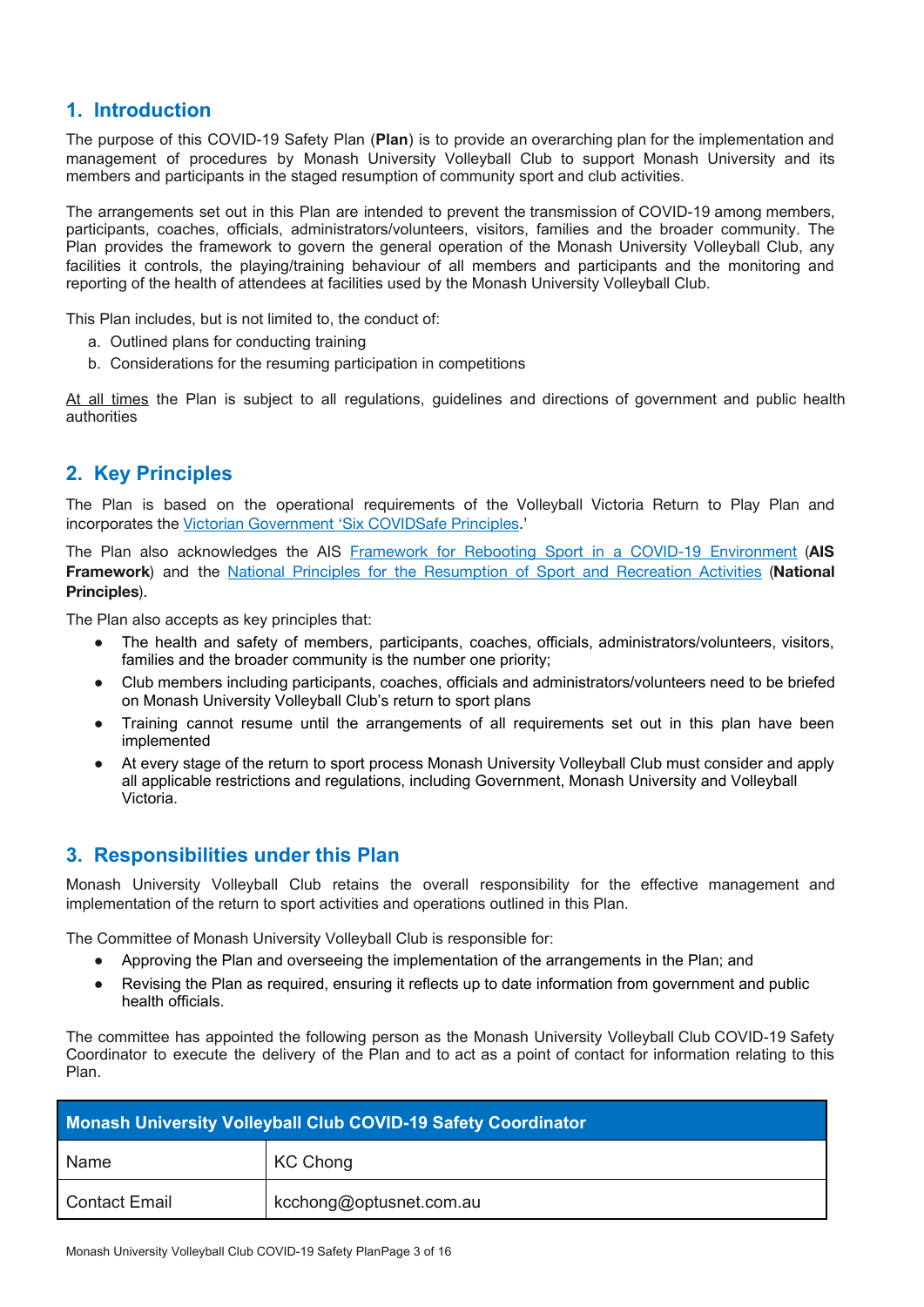| <b>Contact Number</b> | 0412 132 668 |
|-----------------------|--------------|
|                       |              |

Monash University Volleyball Club expects all members, participants, coaches, officials, administrative staff and volunteers to:

- Comply with the health directions of government and public health authorities as issued from time to time;
- Understand and act in accordance with this Plan as amended from time to time;
- Comply with any testing and precautionary measures implemented by Monash University Volleyball Club;
- Act with honesty and integrity in regard to the state of their personal health and any potential symptoms; and
- Monitor their health and take a cautious approach to self-isolation and reporting of potential symptoms.

### <span id="page-3-0"></span>**4. Return to Sport Arrangements**

As at the date of this Plan, Monash University Volleyball Club is at the 'Training Phase' of the Plan. The outline for the 'Competition Phase' has been documented however; this will require review to assess requirements. As restrictions and requirements are constantly evolving, this will be a live document and updated as required to ensure compliance at all times.

#### <span id="page-3-1"></span>**5. Monash University**

There are a number of requirements Monash University requires clubs to adhere to for them to be official clubs and gain the benefits the University provides. In addition to the standard obligations, Monash University has developed additional requirements in relation to COVID-19. Monash University will update clubs on any changes to requirements, with the club responsible for implementing or adjusting requirements in a timely manner. Appendix 1 outlines the requirements Monash University has developed in regard to COVID-19.

### <span id="page-3-2"></span>**6. Volleyball Victoria**

Volleyball Victoria has created a 'Return to Play' Plan, Monash University Volleyball Club are committed to following requirements, to ensure all club activities are sanctioned. Appendix 2 outlines the Volleyball Victoria Return to Play Plan at the time this COVID-19 Safety Plan was developed. Monash University will continue to monitor Volleyball Victoria requirements as these evolve and adjust the COVID-19 Safety Plan as required.

#### <span id="page-3-3"></span>**7. Recovery**

When public health officials determine that the outbreak has ended in the local community, Monash University Volleyball Club will consult with relevant authorities to identify criteria for scaling back its COVID-19 prevention actions. Monash University Volleyball Club will also consider which protocols can remain to optimise good public and participant health.

At this time the committee of Monash University Volleyball Club will consult/review requirements of key parties such as Monash University and Volleyball Victoria.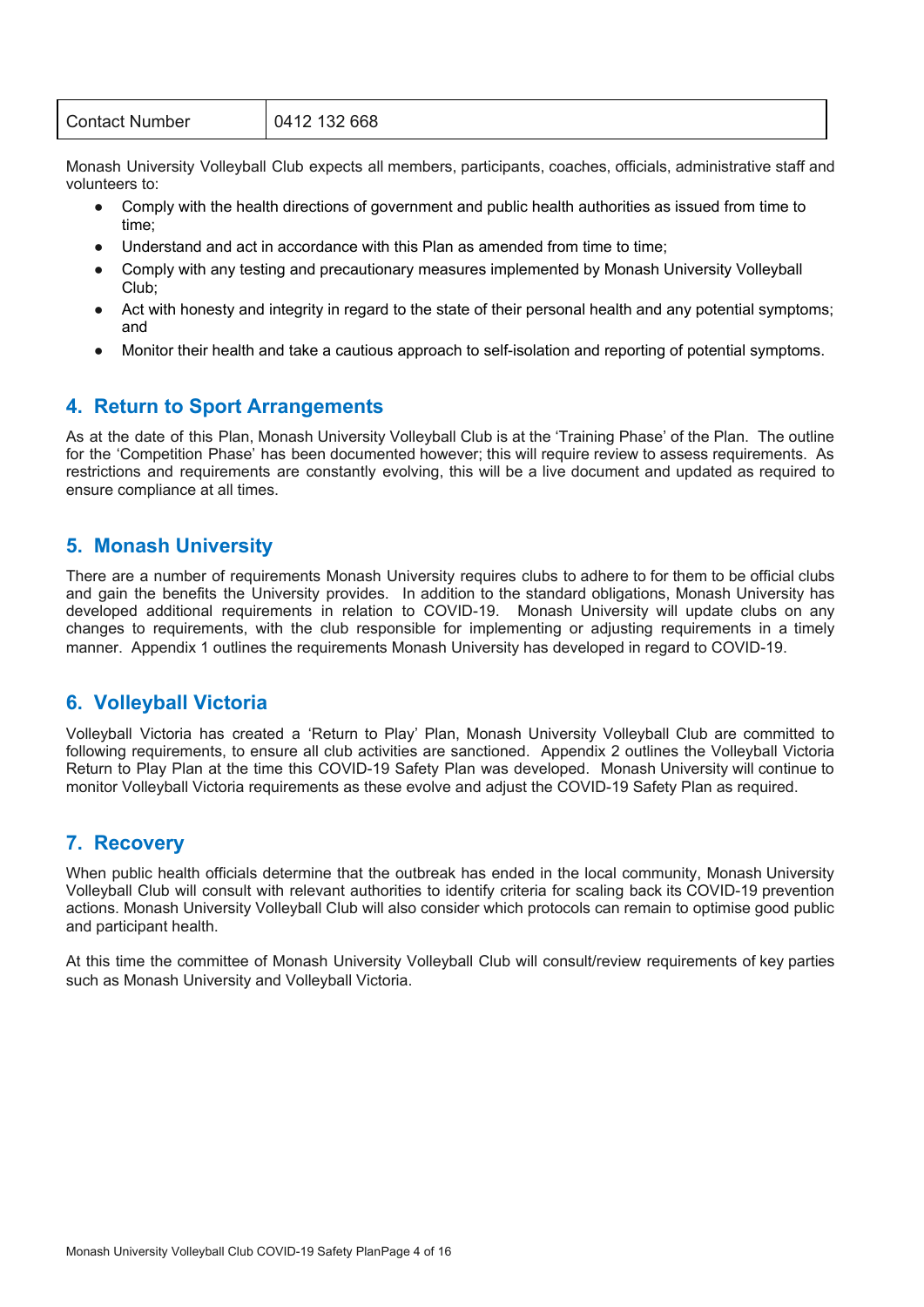## <span id="page-4-0"></span>**Appendix 1: Monash University Requirements**

Additional COVID-19 requirements, which affiliated Monash University clubs must adhere to, are;

- Clubs to have a Return to Play Plan which is approved by Monash University
- Appointment of a COVID-19 Safety Officer
- Minimum of 50% of the committee, plus the appointed Safety Officer to have completed the Federal Government COVID-19 Infection Control Training
- Evidence of the COVID-19 Infection Control Training (i.e. certificates) must be supplied to Monash **University**
- Attendance records for all venues and sessions must be lodged with Monash University in a timely fashion (i.e. no later than 9.00am day following a session)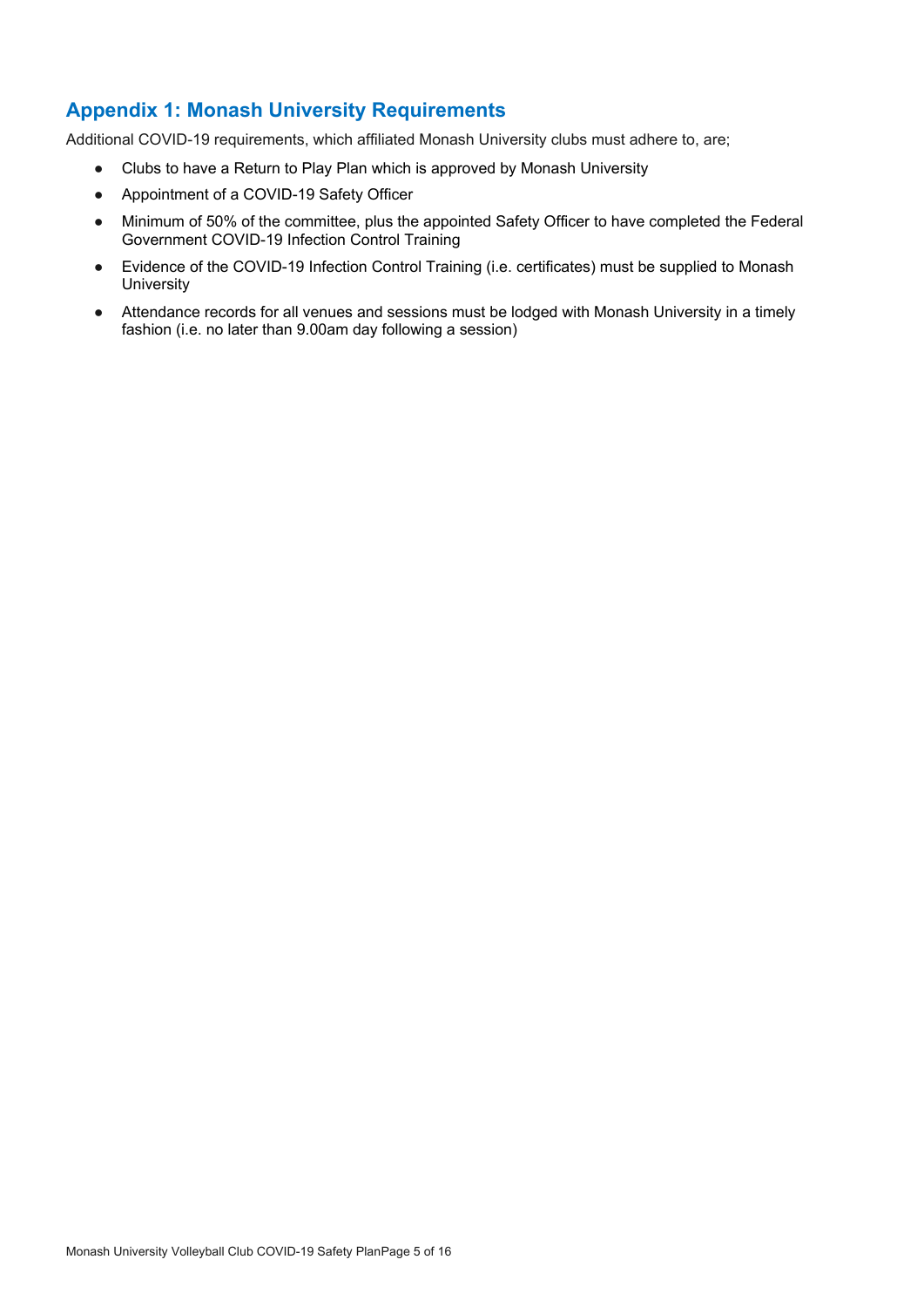Appendix 2: Volleyball Victoria Return to Play Plan **Appendix 2: Volleyball Victoria Return to Play Plan**

<span id="page-5-0"></span>

| <b>Area</b>                                                               |                                                                                                                                                                                                                                                                                                                                                                                                                                                                                                                                                                                                                                                                                                                        |                                                                                                                                                                                                                                                                                                                                                                                                                                                                                                                                                                                                                                                                                                                                                                                                                                                                                                                                                |
|---------------------------------------------------------------------------|------------------------------------------------------------------------------------------------------------------------------------------------------------------------------------------------------------------------------------------------------------------------------------------------------------------------------------------------------------------------------------------------------------------------------------------------------------------------------------------------------------------------------------------------------------------------------------------------------------------------------------------------------------------------------------------------------------------------|------------------------------------------------------------------------------------------------------------------------------------------------------------------------------------------------------------------------------------------------------------------------------------------------------------------------------------------------------------------------------------------------------------------------------------------------------------------------------------------------------------------------------------------------------------------------------------------------------------------------------------------------------------------------------------------------------------------------------------------------------------------------------------------------------------------------------------------------------------------------------------------------------------------------------------------------|
| Hygiene                                                                   | Do not share equipment such as drink bottles, whistles or sweat<br>Do not drink nor refill individual drink bottles from public drinking<br>All team equipment, such as balls, to be sanitised by COVID-19<br>Spitting and clearing of nasal/respiratory secretions on ovals or<br>f required, ensure all visitors wear a face mask and adequate<br>post-training with sanitisen<br>face masks are provided to those who do not have their own<br>including the following;<br>Hand sanitiser pre, during and post-training<br>other sport settings is strongly discouraged<br>Safety Coordinator pre and post-training<br>Enhanced hygiene measures in place<br>Wipe down benches/seats pre and<br>fountains<br>towels | Do not drink nor refill individual drink bottles from public drinking<br>Do not share equipment such as drink bottles, whistles or sweat<br>If required, ensure all spectators wear a face mask and provide<br>Spitting and clearing of nasal/respiratory secretions on ovals or<br>Coin toss to be conducted by referee with own coin. If no coin<br>scoreboard, to be sanitised by duty team pre and post-match<br>accessible (match balls, scoreboard controls, etc.) should be<br>In addition to pre and post-match equipment that is readily<br>Enhanced hygiene measures in place including the following<br>All equipment, such as team benches, net poles, balls,<br>sanitised during time-outs and at the end of sets<br>Hand sanitiser pre, during and post-matches<br>masks for those who do not have their own<br>other sport settings is strongly discouraged<br>available utilise 'Paper, Scissors, Rock'<br>fountains<br>towels |
| Physical contact activities                                               | Social distancing must be maintained, which is a space of 1.5m<br>between individuals and not more than one person per 4m2<br>Ishakes, high-fives, etc.<br>Non-contact training permitted, participant numbers as per<br>Government restrictions in addition to those running the<br>Avoid physical contact, e.g. no hand<br>training (e.g. coach, manager)<br>$\bullet$                                                                                                                                                                                                                                                                                                                                               | Maintaining social distancing where possible including on the<br>bench, in substitution zone, scorers and between teams leaving<br>Limit handshakes, high-fives, etc. and utilise alternatives such<br>Team huddles to be spread out on court during time-outs<br>Full competition permitted, Volleyball Victoria recommends:<br>Utilising split warm ups to reduce sharing of equipment<br>and entering the court<br>as elbow taps                                                                                                                                                                                                                                                                                                                                                                                                                                                                                                            |
| Arrival and departure of<br>participants, officials,<br>parents or carers | Be prepared for training prior to arrival at venue to minimise use<br>management, arrive no<br>earlier than 15 minutes before commencement of session<br>Exit no later than 5 minutes after conclusion of session<br>Unless otherwise advised by facility<br>of communal facilities<br>e                                                                                                                                                                                                                                                                                                                                                                                                                               | Utilise one entry point and a different exit point, where possible<br>Maintain social distancing of 1.5metres for any line to enter the<br>Arrive no earlier than 15 minutes before your warm up (or duty<br>Exit no later than 5 minutes after conclusion of match (or duty<br>Limit any unnecessary social gatherings pre or post-match<br>Unless otherwise advised by facility management Volleybal<br>Victoria recommends the following:<br>requirement) commences<br>requirement)<br>venue                                                                                                                                                                                                                                                                                                                                                                                                                                                |

Monash University Volleyball Club COVID-19 Safety PlanPage 6 of 16 Monash University Volleyball Club COVID-19 Safety PlanPage 6 of 16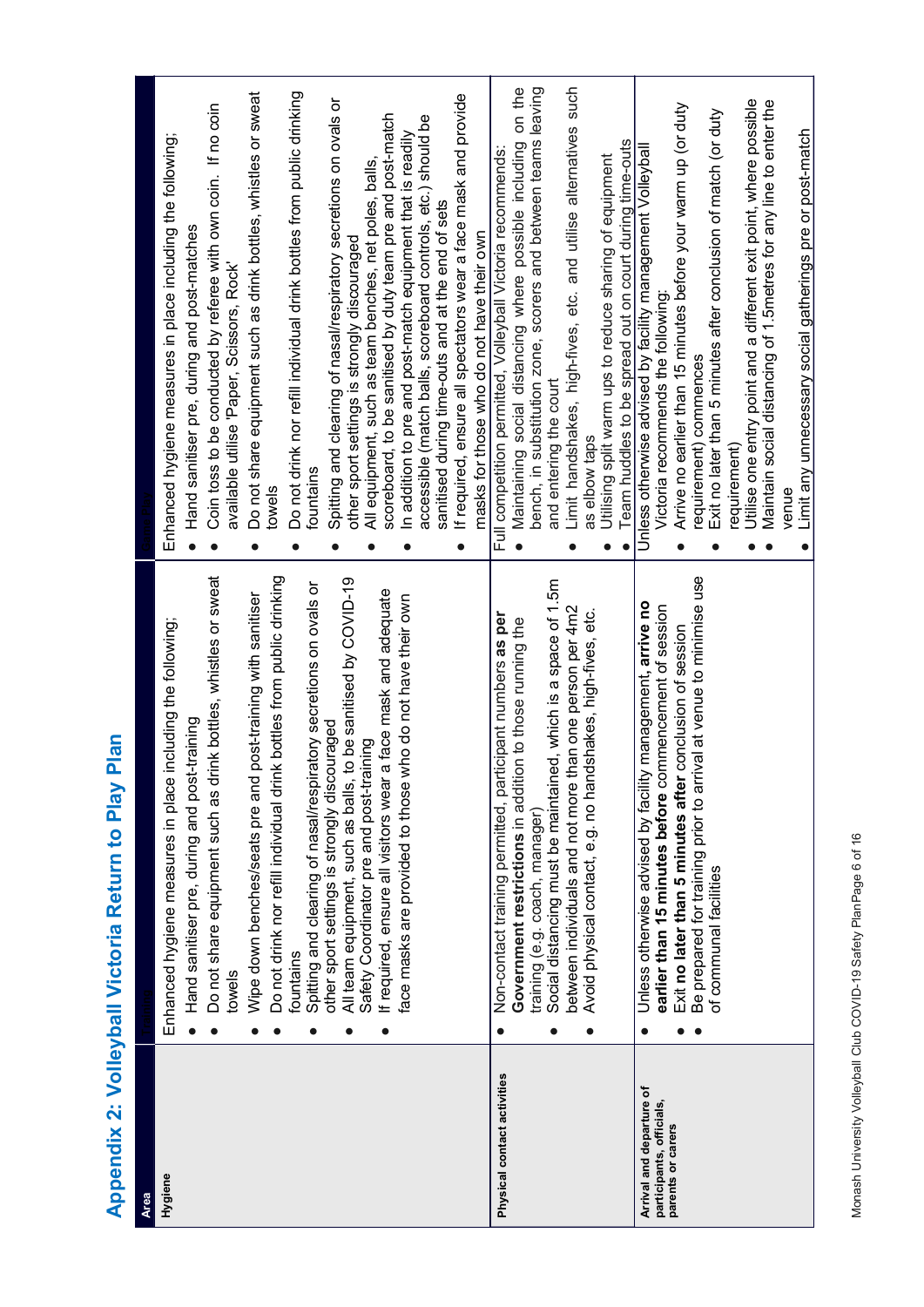| Spectators/Gatherings | e counted in the maximum<br>attendance at a session<br>No spectators allowed unless parent/guardian from same<br>All supervising parents/guardians ar<br>number of individuals who can be in<br>household required to supervise                                                                                   | If spectators choose to attend gathering limits must be adhered<br>Volleyball Victoria recommends that spectators, and other-non<br>participants, should not attend matches unless they have an<br>essential role or they are parent/guardian<br>to and social distancing maintained<br>$\bullet$                                                                                                                                                                                                                                                                                                                                                                   |
|-----------------------|-------------------------------------------------------------------------------------------------------------------------------------------------------------------------------------------------------------------------------------------------------------------------------------------------------------------|---------------------------------------------------------------------------------------------------------------------------------------------------------------------------------------------------------------------------------------------------------------------------------------------------------------------------------------------------------------------------------------------------------------------------------------------------------------------------------------------------------------------------------------------------------------------------------------------------------------------------------------------------------------------|
| Sharing equipment     | All team equipment, such as balls, to be sanitised by COVID-19<br>Sanitising instructions can be found in Risk Mitigation protocols<br>Safety Coordinator pre and post-training<br>No personal equipment to be shared<br>$\bullet$                                                                                | Use of gloves where possible, or hand sanitiser pre and post<br>Instructions for sanitising equipment can be found in the Risk<br>In addition, where practical, equipment to be sanitised during<br>scoresheets, signage, scoreboard controls, flip scoreboards,<br>Volleyball Victoria also recommends split warm-ups to avoid<br>Competition convenor will sanitise and secure communal<br>Equipment to be sanitised before and after each session<br>use is recommended for the following equipment: balls,<br>referee flags, rotation slips, pens, towels, first aid kits<br>teams sharing training balls<br>Mitigation tab<br>equipment<br>breaks<br>$\bullet$ |
| Group/team activity   | and limit feedback to small<br>to government limits<br>Group trainings restricted to adhere<br>Limit drills requiring close proximity<br>Social distancing to be maintained<br>groups                                                                                                                             | Full competition permitted as long as they adhere to government<br>For larger competitions, implement a time gap between matches<br>Modify game requirements where possible, including minimising<br>Maintain social distancing as much as practically possible<br>to allow minimal overlap between groups<br>players required to officiate/duty<br>limits                                                                                                                                                                                                                                                                                                          |
| Indoor Facilities     | Clubhouses, bars, eating areas, indoor sitting areas, showers<br>Use of toilet facilities connected to a sport location permitted<br>and change facilities closed                                                                                                                                                 | and minimising use of communal facilities where possible. This<br>All indoor facilities open subject to government restrictions and<br>includes changerooms (travel in gear ready to play), showers,<br>Volleyball Victoria recommends maintaining social distancing<br>Volleyball Victoria recommends that use of canteen be<br>the discretion of facility management<br>restrooms & drinking fountains<br>"take-away' only<br>$\bullet$                                                                                                                                                                                                                           |
| Travel                | same household<br>Essential travel only with those from<br>$\bullet$                                                                                                                                                                                                                                              | Volleyball Victoria recommends travelling only with those from<br>same household where practical<br>$\bullet$                                                                                                                                                                                                                                                                                                                                                                                                                                                                                                                                                       |
| Protocols             | experiencing symptoms<br>COVID-19 Safety Coordinator to ensure completion of venue<br>and if not, to maintain a<br>20VID-19 Symptoms<br>1800 020 080) if<br>attendance register where required,<br>Contact Doctor or National Hotline<br>Stay home if you are experiencing<br>specific Club register<br>$\bullet$ | Stay home if you are experiencing COVID-19 Symptoms and<br>COVID-19 Safety Coordinator to ensure completion of venue<br>attendance register where required, and if not, to maintain a<br>contact Doctor or National Hotline (1800 020 080)<br>specific Club register<br>$\bullet$                                                                                                                                                                                                                                                                                                                                                                                   |
|                       |                                                                                                                                                                                                                                                                                                                   |                                                                                                                                                                                                                                                                                                                                                                                                                                                                                                                                                                                                                                                                     |

Monash University Volleyball Club COVID-19 Safety PlanPage 7 of 16 Monash University Volleyball Club COVID-19 Safety PlanPage 7 of 16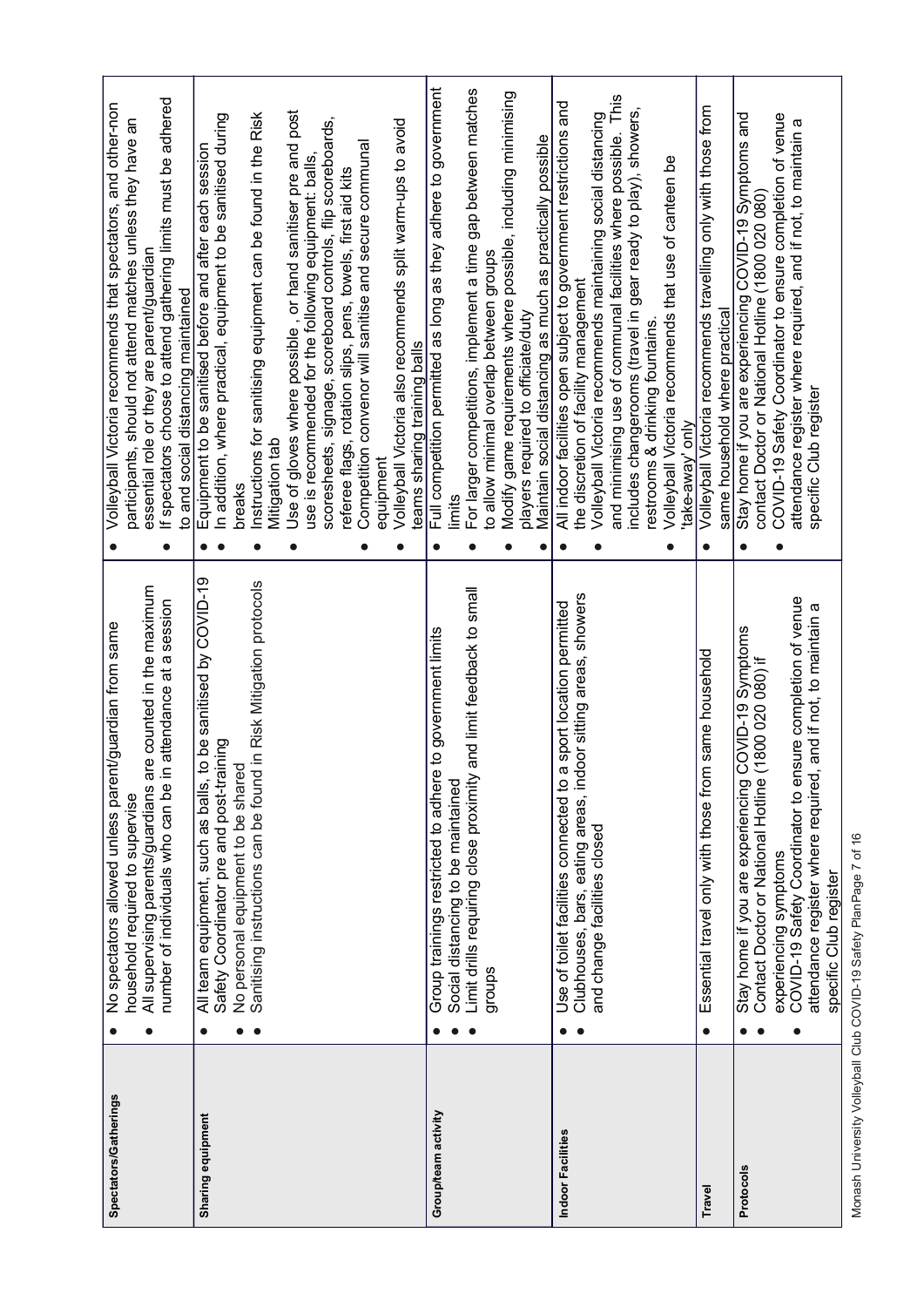|               | In addition, COVID-19 Safety Coordinator to enquire of any                                                                                         | In addition, relevant authority to enquire of any symptoms                                    |
|---------------|----------------------------------------------------------------------------------------------------------------------------------------------------|-----------------------------------------------------------------------------------------------|
|               | 9 including:<br>symptoms consistent with COVID-1                                                                                                   | consistent with COVID-19 including                                                            |
|               | Fever or respiratory symptoms such as cough, sore throat and                                                                                       | Fever or respiratory symptoms such as cough, sore throat and                                  |
|               | shortness of breath                                                                                                                                | shortness of breath                                                                           |
|               | ey, and anyone who as in<br>If players present with symptoms th                                                                                    | If players present with symptoms they, and anyone who as in                                   |
|               | contact' with them, are sent immediately home to contact Doctor                                                                                    | contact' with them, are sent immediately home to contact Doctor                               |
|               | and/or Hotline                                                                                                                                     | and/or Hotline                                                                                |
|               | COVID-19 Safety Coordinator to report according to facility                                                                                        | Have a contingency plan ready in the event of a member testing                                |
|               | protocols                                                                                                                                          | positive to coronavirus (COVID-19)                                                            |
|               | Have a contingency plan ready in the event of a member testing                                                                                     |                                                                                               |
|               | positive to coronavirus (COVID-19)                                                                                                                 |                                                                                               |
| Communication | all members and contact<br>Affiliate must have a full register of                                                                                  | As per information provided in Stakeholders tab                                               |
|               | details                                                                                                                                            |                                                                                               |
|               | current restrictions and<br>Affiliate members must be aware of                                                                                     |                                                                                               |
|               | requirements                                                                                                                                       |                                                                                               |
|               | 1-19 Safety Coordinator to be<br>Name and contact details of COVID                                                                                 |                                                                                               |
|               | communicated to all members                                                                                                                        |                                                                                               |
|               | Requirements outlined in the COVID-19 Safety Plan must be                                                                                          |                                                                                               |
|               | communicated to all members                                                                                                                        |                                                                                               |
|               | Members are aware they aren't allowed to participate should                                                                                        |                                                                                               |
|               | they have any symptoms and furthermore should report any                                                                                           |                                                                                               |
|               | symptoms immediately to the COVID-19 Safety Coordinator                                                                                            |                                                                                               |
|               | COVID-19 Safety Coordinator to report any potential or                                                                                             |                                                                                               |
|               | 19 to Volleyball Victoria<br>confirmed member cases of COVID<br>mmediately                                                                         |                                                                                               |
|               |                                                                                                                                                    |                                                                                               |
| Personnel     | updated as required<br>As per Government restrictions,                                                                                             | As per Government restrictions, updated as required                                           |
| Duration      | No more than 90 minutes                                                                                                                            | Volleyball Victoria recommends timed matches where possible                                   |
|               |                                                                                                                                                    | to limit unnecessary social interactions and allow gaps between                               |
|               |                                                                                                                                                    | user groups entering and exiting venues                                                       |
| Other         | hygiene (hand sanitiser, etc.) and temperature testing protocols subject to facility management<br>Provision, access, implementation,<br>$\bullet$ | and management of canteens, cash handling, court and fixed equipment cleaning, and additional |
|               |                                                                                                                                                    |                                                                                               |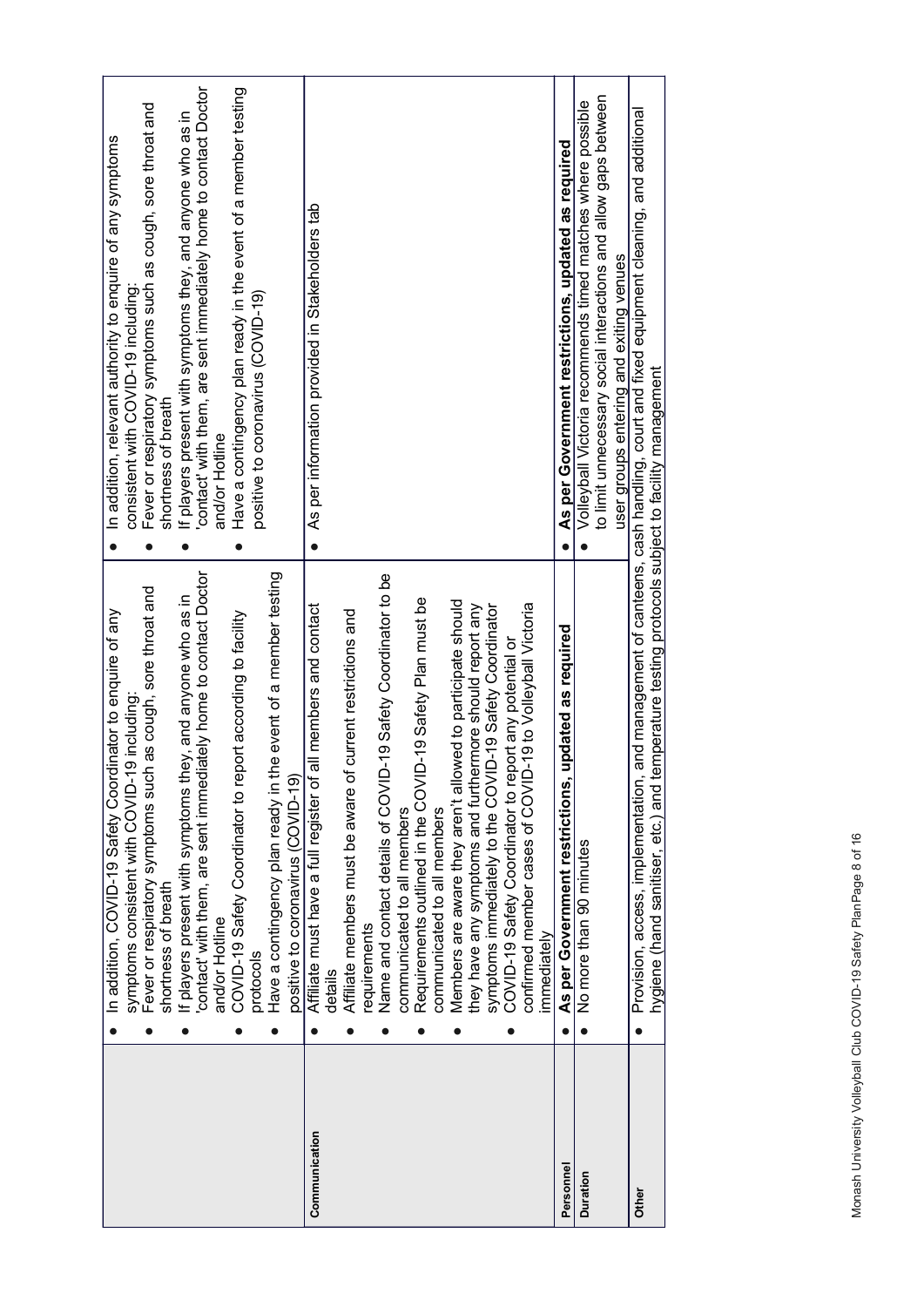<span id="page-8-0"></span>

| <b>Area</b>               |                                                                                                             |                                                                                                                                                |
|---------------------------|-------------------------------------------------------------------------------------------------------------|------------------------------------------------------------------------------------------------------------------------------------------------|
| Approvals                 | The club will only participate in trainings should it meet the following<br>requirements and approvals;     | The club will only participate in competitions should it meet the<br>following requirements and approvals;                                     |
|                           | Monash University approval                                                                                  | Monash University approva                                                                                                                      |
|                           | State Government approval of the resumption of community sport                                              | State Government approval of the resumption of community sport                                                                                 |
|                           | Public gathering restrictions to enable training to occur                                                   | Public gathering restrictions to enable competition to occur                                                                                   |
|                           | Approval to train at venue(s)                                                                               | Approval to train at venue(s)                                                                                                                  |
|                           | Volleyball Victoria Return To Sport Plan requirements are met,<br>meaning sessions are endorsed and insured | Volleyball Victoria Return To Sport Plan requirements are met,<br>meaning competitions are endorsed and insured                                |
|                           | Club committee has approved return to training for club                                                     | Club committee has approved return to training for club.                                                                                       |
| Club responsibilities     | Structure implemented to handle COVID-19, see Appendix 4                                                    | Outline and communicate member responsibilities                                                                                                |
|                           | Outline and communicate member responsibilities                                                             | Maintain attendance registers for all Club sessions                                                                                            |
|                           | Maintain attendance registers for all Club sessions                                                         | Appoint a COVID-19 Safety Coordinator                                                                                                          |
|                           | Appoint a COVID-19 Safety Coordinator                                                                       | Appoint COVID-19 Officers to support players                                                                                                   |
|                           | Appoint COVID-19 Officers to support players                                                                | Ensure restrictions and requirements are monitored and Club                                                                                    |
|                           | Ensure restrictions and requirements are monitored and Club                                                 | processes are modified to meet these                                                                                                           |
|                           | processes are modified to meet these                                                                        | Ensure information and resources are available to members                                                                                      |
|                           | ailable to members<br>Ensure information and resources are av                                               | and<br>Liaise with key bodies, in particular Monash University                                                                                 |
|                           | University and<br>Monash<br>Liaise with key bodies, in particular<br><b>Volleyball Victoria</b>             | Volleyball Victoria                                                                                                                            |
| <b>Training Processes</b> | Club to emphasise AIS Framework principle of "Get in, train, get<br>out" - arrive ready to train            | prior to moving to the Competition Plan phase. This will involve<br>Items outlined in 'Training Plan Requirements' will be assessed            |
|                           | Club members not to attend a facility any more than 15 minutes                                              | assessing requirements set out by parties listed in the 'approvals'                                                                            |
|                           | prior to commencement time as per Volleyball Victoria<br>recommendation                                     | (e.g. no spitting, clearing of nasal/respiratory secretions) and sanitising<br>Good personal hygiene practices must be maintained at all times |
|                           | Training session length to be reduced where possible and not to                                             | during sessions as required (i.e. after sneezing or coughing)                                                                                  |
|                           | exceed the Volleyball Victoria recommended length                                                           | No personal equipment will be shared                                                                                                           |
|                           | Volleyball Victoria recommendations for training followed (i.e. limit                                       | Considerations at this stage will include;                                                                                                     |
|                           | drills requiring close proximity and limit feedback to small groups)                                        | Reviewing training session length and time restrictions around<br>$\circ$                                                                      |
|                           | Where required, parents/guardians are to be limited to one per                                              | arrival and departure                                                                                                                          |
|                           | participant and observe social distancing requirements from all<br>other persons and the training area      | Adjusting group size, overlap of groups and shared spaces<br>O                                                                                 |
|                           | court in any capacity can<br>No participant who has entered the                                             | Limiting unnecessary social gatherings<br>$\circ$                                                                                              |
|                           | partake in other groups on the same evening. Where all required                                             | Review sanitising requirements (personal and equipment)<br>$\circ$                                                                             |

Appendix 3: Outline of Return to Sport Arrangements **Appendix 3: Outline of Return to Sport Arrangements**

Wonash University Volleyball Club COVID-19 Safety PlanPage 9 of 16 Monash University Volleyball Club COVID-19 Safety PlanPage 9 of 16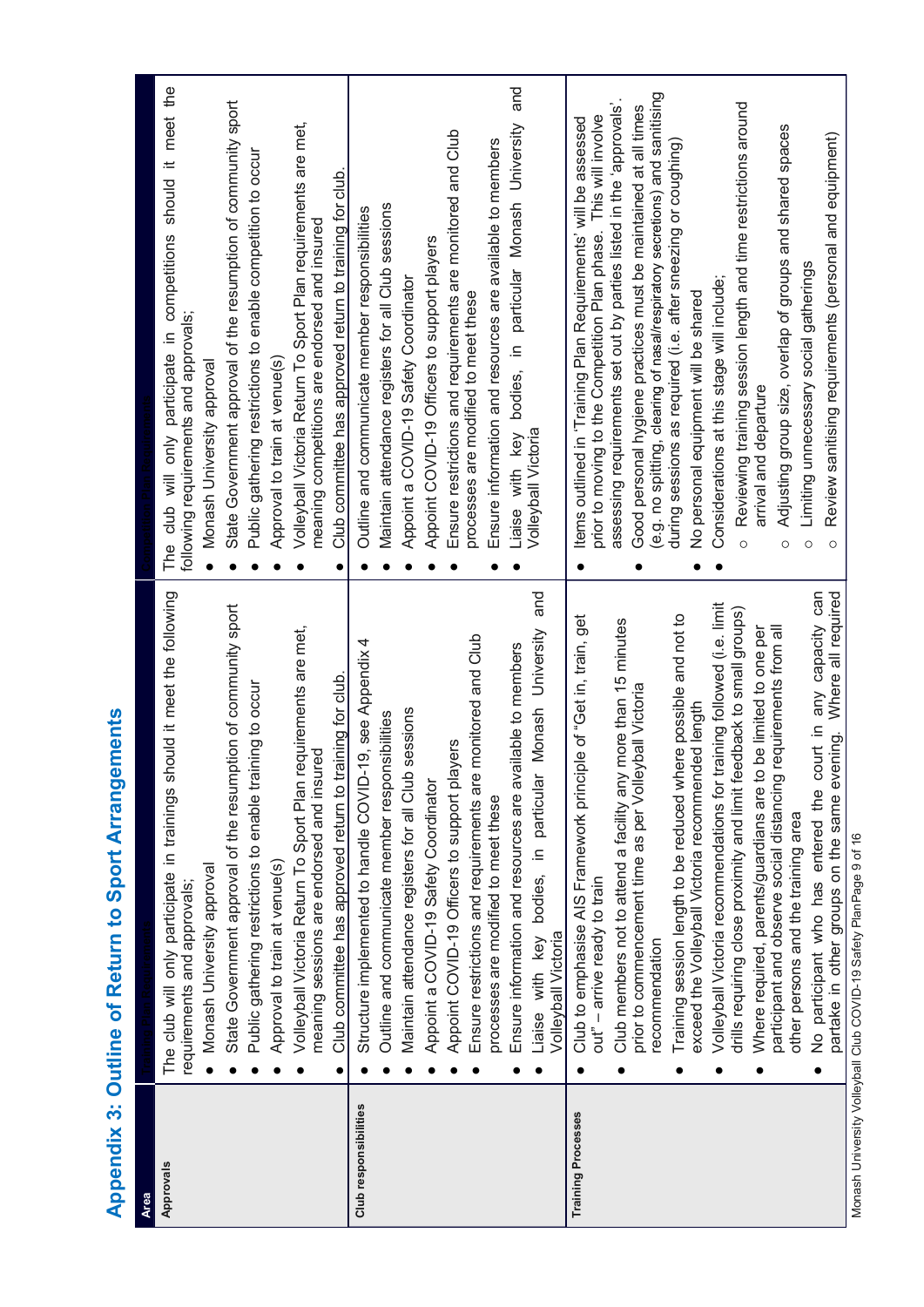| participant tracking and hygiene practices are in place, participants                                                                                                                                       | Shared equipment restrictions<br>$\circ$           |
|-------------------------------------------------------------------------------------------------------------------------------------------------------------------------------------------------------------|----------------------------------------------------|
| can partake in multiple sessions in the same week so long as they                                                                                                                                           | Attendance register requirements<br>$\circ$        |
| are only participating in no more than one session per night.                                                                                                                                               | Recommendations in regard to travel<br>$\circ$     |
| Club members must only attend club sessions the member has<br>been allocated to<br>$\bullet$                                                                                                                | Member conditions to be updated to reflect changes |
| governing bodies (i.e. government, Monash University, Volleyball<br>All club members to be aware of training requirements set out by<br>Victoria)<br>$\bullet$                                              |                                                    |
| COVID-19 Officers are responsible for ensuring group sizes are<br>$\bullet$                                                                                                                                 |                                                    |
| physical distancing (>1.5 metres) where possible and group sizes<br>appropriate (i.e. each person having a minimum of 4m <sup>2</sup> , maintain                                                            |                                                    |
| to have no more than 10 people participating/training in a group                                                                                                                                            |                                                    |
| (not including essential support staff and coach so long as they                                                                                                                                            |                                                    |
| aren't participating and/or encroaching on the participants 'training<br>area' which requires participants to have 4m <sup>2</sup> each). Examples of                                                       |                                                    |
| s and coming within 1.5m<br>those included in the group are people; participating, stepping into<br>the training area, touching balls to run drill                                                          |                                                    |
| of playing group.                                                                                                                                                                                           |                                                    |
| All members are strongly encouraged use the COVIDSafe app                                                                                                                                                   |                                                    |
| take place immediately. At the conclusion of the session, personal<br>When members arrive at a session, personal hand sanitising must                                                                       |                                                    |
| hand sanitising must take place.                                                                                                                                                                            |                                                    |
| maintained at all times<br>(e.g. no spitting, clearing of nasal/respiratory secretions) and<br>after sneezing or<br>Good personal hygiene practices must be<br>sanitising during sessions as required (i.e. |                                                    |
| coughing, saliva on shoes for grip)                                                                                                                                                                         |                                                    |
| Where possible sharing<br>will take place before,<br>Treatment of shared equipment (i.e. balls)<br>where possible during and after sessions.<br>equipment will be avoided.<br>$\bullet$                     |                                                    |
| The club will provide hand sanitiser and anti-bacterial wipes for<br>each session<br>$\bullet$                                                                                                              |                                                    |
| No personal equipment will be shared                                                                                                                                                                        |                                                    |
| Where possible travelling to and from sessions should take place<br>as follows:                                                                                                                             |                                                    |
| ig shared services such<br>Maintain physical distancing when usin<br>as public transport, taxis and Ubers                                                                                                   |                                                    |
| from the same<br>Travel in car should only be with those<br>household                                                                                                                                       |                                                    |
|                                                                                                                                                                                                             |                                                    |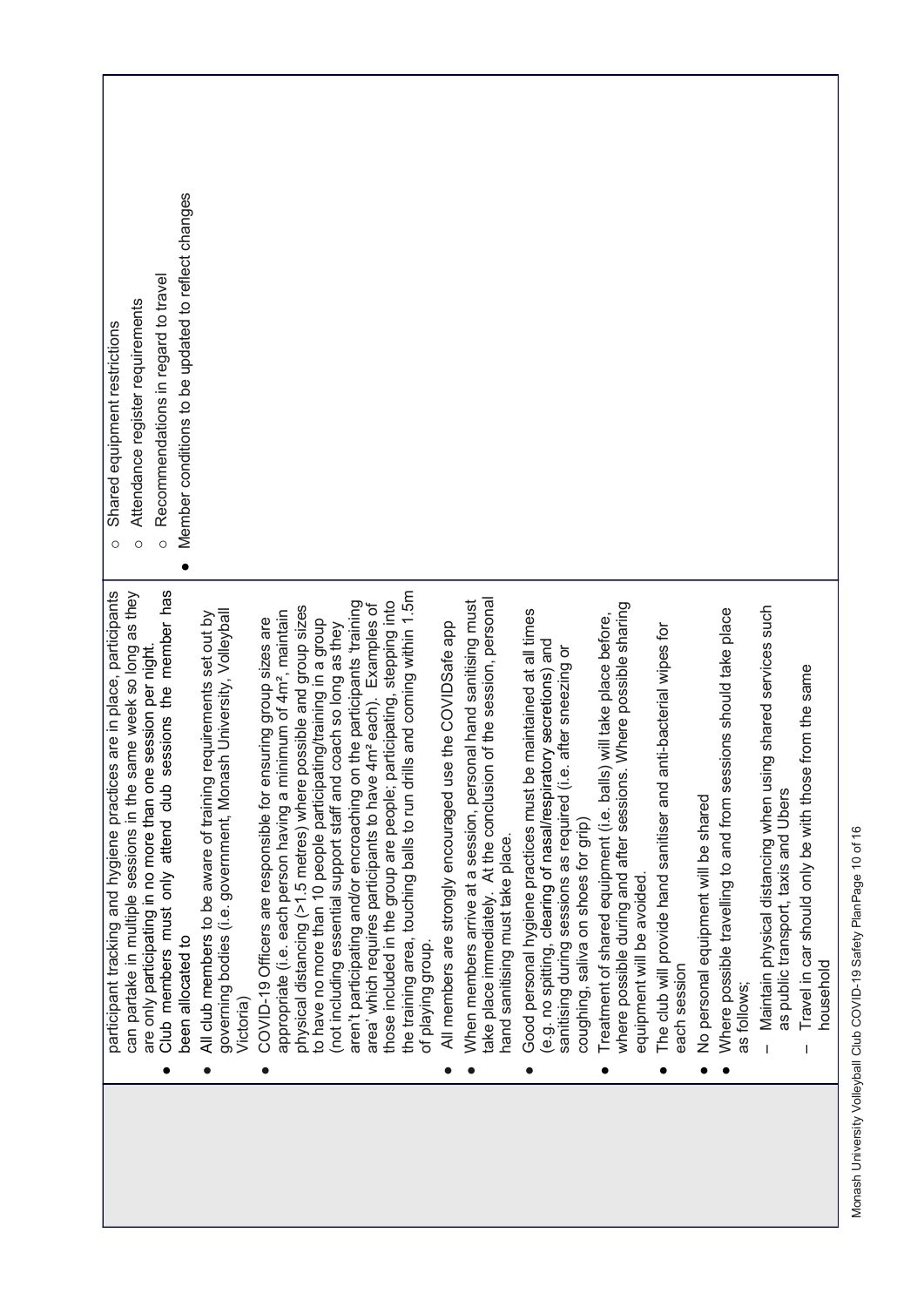|                 | $\bullet$ | Training attendance register is completed as per Appendix 6                                                                                                                                                     |                                                                                                                                                                                                                 |
|-----------------|-----------|-----------------------------------------------------------------------------------------------------------------------------------------------------------------------------------------------------------------|-----------------------------------------------------------------------------------------------------------------------------------------------------------------------------------------------------------------|
| Personal health |           | notify a COVID-19 Officer<br>(and not attend a session)<br>Members advised they must immediately<br>and/or the COVID-19 Safety Coordinator                                                                      | assessing requirements set out by parties listed in the 'approvals'<br>prior to moving to the Competition Plan phase. This will involve<br>Items outlined in 'Training Plan Requirements' will be assessed      |
|                 | Ō<br>Ō    | of COVID-19<br>They are experiencing any symptoms<br>Have a confirmed case of COVID-19                                                                                                                          | (e.g. no spitting, clearing of nasal/respiratory secretions) and sanitising<br>Good personal hygiene practices must be maintained at all times                                                                  |
|                 | Ō         | Have been in contact with someone who has a confirmed case<br>of COVID-19                                                                                                                                       | and/or the COVID-19 Safety Coordinator (and not attend a session)<br>Members advised they must immediately notify a COVID-19 Officer<br>during sessions as required (i.e. after sneezing or coughing)           |
|                 |           | on what the official<br>Members provided with a reference point<br>symptoms of COVID-19 are                                                                                                                     | They are experiencing any symptoms of COVID-19<br>$\circ$                                                                                                                                                       |
|                 |           | essions to the individual<br>Coaches/Team Managers to customise s<br>o avoid injury in returning to volleyball                                                                                                  | Have a confirmed case of COVID-19<br>$\circ$                                                                                                                                                                    |
|                 |           | take place immediately. At the conclusion of the session, personal<br>When members arrive at a session, personal hand sanitising must<br>hand sanitising must take place.                                       | Have been in contact with someone who has a confirmed case<br>No personal equipment will be shared<br>of COVID-19<br>$\circ$                                                                                    |
|                 |           | e.g. no spitting, clearing of nasal/respiratory secretions) and sanitising<br>Good personal hygiene practices must be maintained at all times<br>during sessions as required (i.e. after sneezing or coughing)  | Limiting unnecessary social gatherings<br>Considerations at this stage will include;<br>$\circ$                                                                                                                 |
|                 |           | ₹<br>towel, drink bottle), sharing of personal equipment is prohibited.<br>equipment (i.e. sweat<br>personal equipment must be clean/maintained<br>Members must supply their own personal                       | Review sanitising requirements (personal and equipment)<br>Member conditions to be updated to reflect changes<br>Physical contact restrictions<br>$\circ$<br>$\circ$                                            |
|                 | place     | to take<br>$\frac{\omega}{2}$<br>No physical contact including high fives/hand shaking                                                                                                                          |                                                                                                                                                                                                                 |
| Hygiene         |           | take place immediately. At the conclusion of the session, personal<br>When members arrive at a session, personal hand sanitising must<br>hand sanitising must take place.                                       | assessing requirements set out by parties listed in the 'approvals'<br>prior to moving to the Competition Plan phase. This will involve<br>Items outlined in 'Training Plan Requirements' will be assessed      |
|                 |           | (e.g. no spitting, clearing of nasal/respiratory secretions) and sanitising<br>Good personal hygiene practices must be maintained at all times<br>during sessions as required (i.e. after sneezing or coughing) | (e.g. no spitting, clearing of nasal/respiratory secretions) and sanitising<br>Good personal hygiene practices must be maintained at all times<br>during sessions as required (i.e. after sneezing or coughing) |
|                 |           | where possible during and after sessions. Where possible sharing<br>Treatment of shared equipment (i.e. balls) will take place before,<br>equipment will be avoided.                                            | Considerations at this stage will include;<br>No personal equipment will be shared                                                                                                                              |
|                 |           | The club will provide hand sanitiser and anti-bacterial wipes for<br>each session                                                                                                                               | Limiting unnecessary social gatherings<br>Shared equipment restrictions<br>$\circ$<br>Ō                                                                                                                         |
|                 |           | No personal equipment will be shared                                                                                                                                                                            | Review sanitising requirements (personal and equipment)<br>Member conditions to be updated to reflect changes<br>$\circ$                                                                                        |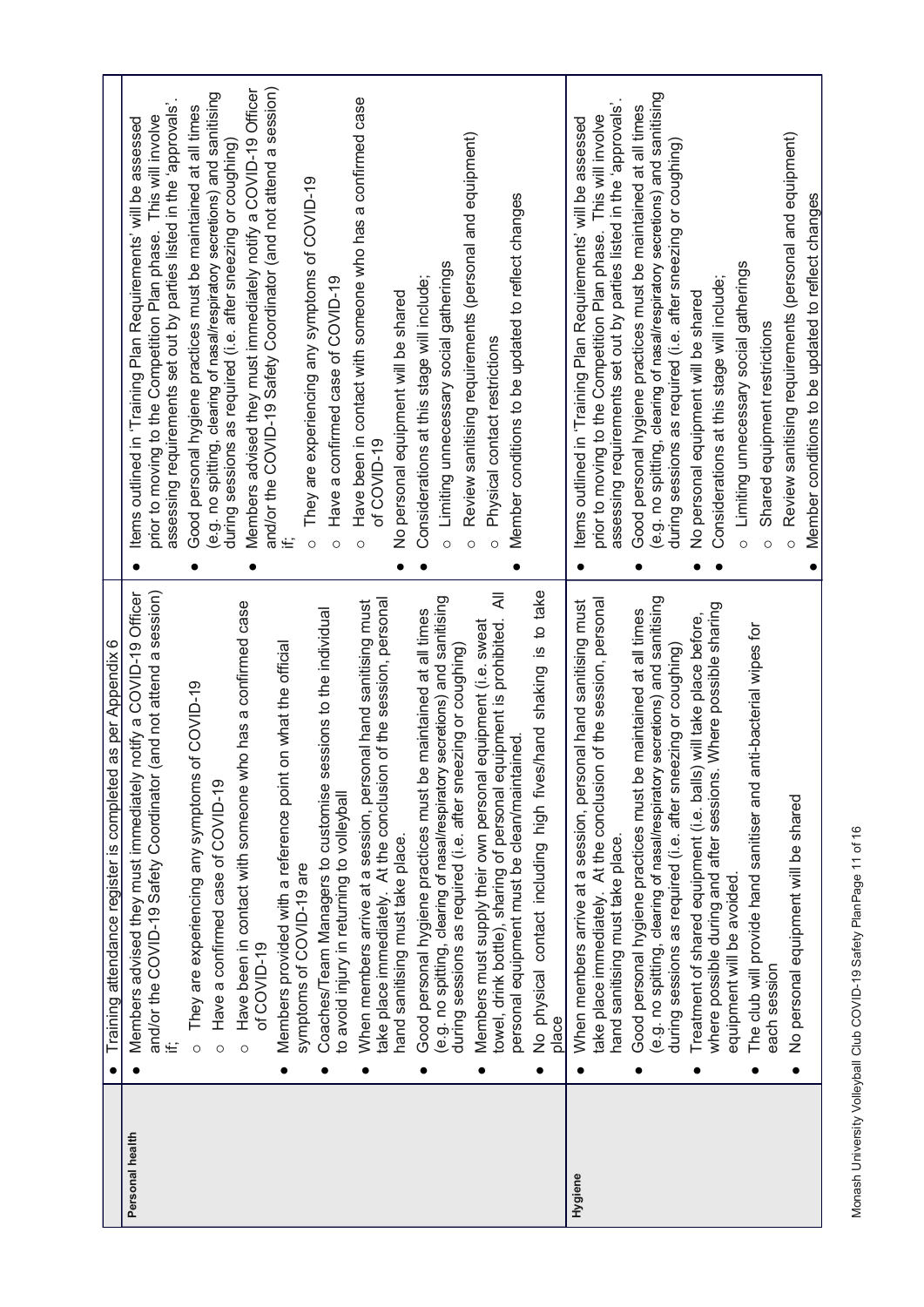| Communications                         | All members aware of website link for current conditions, these to<br>Member conditions are a part of membership sign up process<br>be updated as requirements change                                                                          | assessing requirements set out by parties listed in the 'approvals'<br>prior to moving to the Competition Plan phase. This will involve<br>Items outlined in 'Training Plan Requirements' will be assessed                             |
|----------------------------------------|------------------------------------------------------------------------------------------------------------------------------------------------------------------------------------------------------------------------------------------------|----------------------------------------------------------------------------------------------------------------------------------------------------------------------------------------------------------------------------------------|
|                                        | Member conditions as per Appendix 5                                                                                                                                                                                                            | Member conditions to be updated to reflect changes                                                                                                                                                                                     |
|                                        | use the COVIDSafe app<br>All members are strongly encouraged to                                                                                                                                                                                | All members are strongly encouraged to use the COVIDSafe app                                                                                                                                                                           |
|                                        | members<br>$\overline{a}$<br>$\overline{5}$<br>supplied<br>Blue<br>experiencing mental health issues<br>Beyond<br>details of<br>Contact                                                                                                        | members<br>$\equiv$<br>$\mathbf{a}$<br>supplied<br>Contact details of Beyond Blue<br>experiencing mental health issues                                                                                                                 |
| <b>Facilities</b>                      | requirements, which may include but are not limited to; no access<br>y with applicable<br>e protocols and<br>to various sections of the building, hygien<br>Members accessing facilities must compl<br>entering/exiting via alternative points | requirements, which may include but are not limited to; no access<br>Members accessing facilities must comply with applicable<br>to various sections of the building, hygiene protocols and<br>entering/exiting via alternative points |
|                                        | of shared/public amenities<br>Members are encouraged to avoid use<br>such as showers and water fountains                                                                                                                                       | Members are encouraged to avoid use of shared/public amenities<br>such as showers and water fountains                                                                                                                                  |
| ৳<br>Management<br>unwell participants | notify a COVID-19 Officer<br>(and not attend a session)<br>Members advised they must immediately<br>and/or the COVID-19 Safety Coordinator                                                                                                     | and/or the COVID-19 Safety Coordinator (and not attend a session)<br>Members advised they must immediately notify a COVID-19 Officer<br>≝                                                                                              |
|                                        | of COVID-19<br>They are experiencing any symptoms<br>O                                                                                                                                                                                         | They are experiencing any symptoms of COVID-19<br>O                                                                                                                                                                                    |
|                                        | Have a confirmed case of COVID-19<br>$\circ$                                                                                                                                                                                                   | Have a confirmed case of COVID-19<br>$\circ$                                                                                                                                                                                           |
|                                        | Have been in contact with someone who has a confirmed case<br>of COVID-19<br>$\circ$                                                                                                                                                           | Have been in contact with someone who has a confirmed case<br>of COVID-19<br>O                                                                                                                                                         |
|                                        | not be allowed to attend a session until they have been tested and<br>When the aforementioned is reported to the Club, the member will<br>cleared of COVID-19. Proof of a COVID-free test result must be                                       | not be allowed to attend a session until they have been tested and<br>cleared of COVID-19. This positive test result must be supplied to<br>When the aforementioned is reported to the Club, the member will                           |
|                                        | supplied to the club and approval given prior to commencing                                                                                                                                                                                    | the Club                                                                                                                                                                                                                               |
|                                        | on what the official<br>Members provided with a reference point<br>symptoms of COVID-19 are                                                                                                                                                    | Members provided with a reference point on what the official<br>symptoms of COVID-19 are                                                                                                                                               |
|                                        | attendance records for the<br>members who may have<br>previous 14 days will be reviewed and all<br>been in contact with the member notified<br>Where a member has a confirmed case,                                                            | Where a member has a confirmed case, attendance records for the<br>previous 14 days will be reviewed and all members who may have<br>been in contact with the member notified                                                          |
|                                        | The Club will notify venue(s) a person with a confirmed COVID-19<br>result has attended within the last 14 days                                                                                                                                | The Club will notify venue(s) a person with a confirmed COVID-19<br>result has attended within the last 14 days                                                                                                                        |
|                                        | COVID-19<br>experiencing<br>provided hotline to call if<br><b>Members</b><br>symptoms                                                                                                                                                          | COVID-19<br>experiencing<br>$\frac{11}{16}$<br>$\overline{5}$<br>provided hotline<br>symptoms<br>Members                                                                                                                               |
|                                        |                                                                                                                                                                                                                                                |                                                                                                                                                                                                                                        |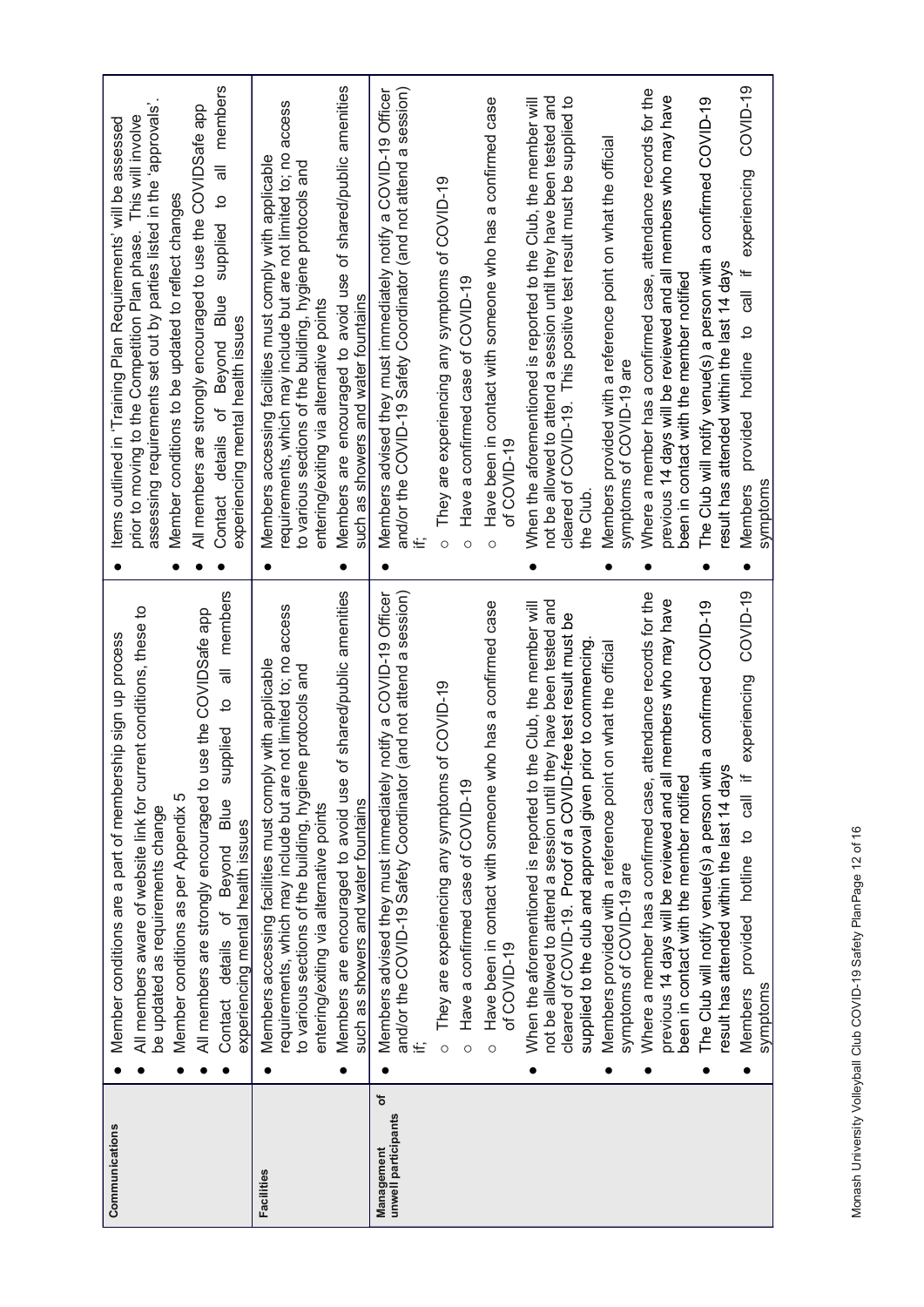## <span id="page-12-0"></span>**Appendix 4: Monash University Volleyball Club Structure**

The below outlines the structure of the club and the role each level plays.



#### **Monash University**

Monash University governs all University Clubs through an affiliation agreement, setting out standards and minimum requirements each club needs to follow. The University provides support to all clubs who have formal agreements.

#### **Monash University Volleyball Club Committee**

The committee provides governance for the operation of the club. In respect to COVID-19 the committee is responsible for ensuring systems are in place to manage safety of club members. This includes development of this COVID-19 Safety Plan and implementation of subsequent measures, training and member awareness to ensure compliance. The committee is responsible for ensuring this plan meets requirements of the government, peak body (Volleyball Victoria) and Monash University.

#### **COVID-19 Safety Coordinator**

With the importance placed on member safety in respect to COVID-19, the committee has created a role of *COVID-19 Safety Coordinator.* This role was implemented to ensure someone is focused on COVID-19 throughout the pandemic. The responsibilities of this role include;

- Ensuring all players, coaches, officials, etc. are aware of the Return to Play/ Training Protocols.
- Ensuring a club's adherence to these protocols and taking immediate steps to correct any identified breaches of the protocols.
- Developing any processes or initiatives that will aid a club's adherence to the Return to Play Protocols.
- Implementing and maintaining training logs/registers
- Keeping up to date with any changes to the protocols implemented by the Volleyball Victoria and Monash University and communicating these to all within the club
- Contact point for any questions from club members (e.g. players, coaches, officials, spectators, etc.) relating to Return to Play /Training Protocols

#### **COVID-19 Officers**

Monash University Volleyball Club is a large club which uses numerous venues for training and games. These club activities frequently occur at the same time across multiple locations, each group or session will have a COVID-19 Officer present. This Officer will be responsible for ensuring the club's COVID-19 Safety Plan is implemented and complied with at every session and will liaise with the Safety Coordinator as required.

#### **Members**

All club members have a level of responsibility in terms of COVID-19. While members don't require the in depth knowledge of the Club's COVID-19 Safety plan, they will still have requirements in respect to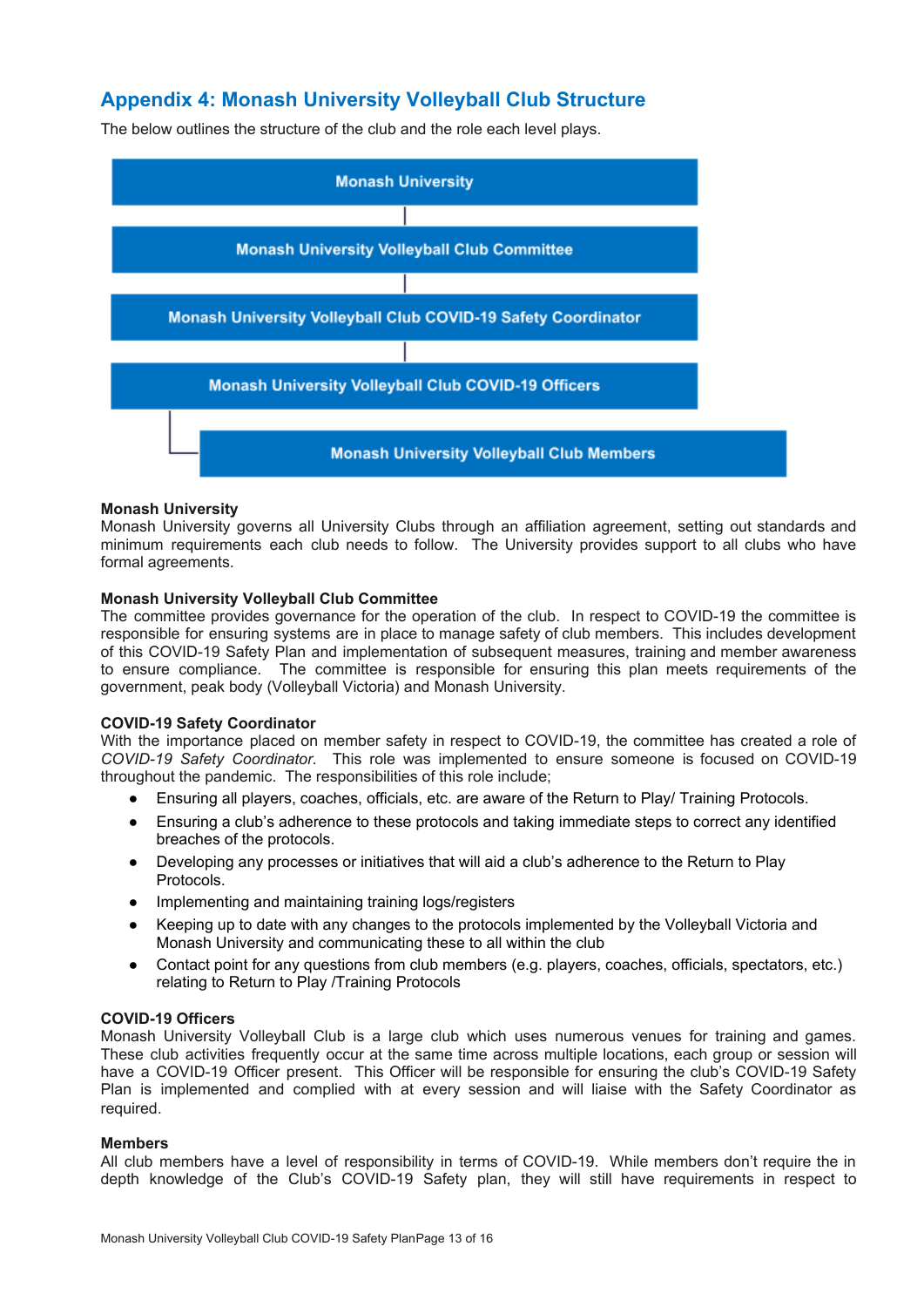participating safely. Education of member requirements will be communicated via the Club and compliance enforced by the Safety Coordinator/Officers.

## <span id="page-13-0"></span>**Appendix 5: Monash University Volleyball Club Member Conditions**

Monash University Volleyball Club has developed a COVID-19 Safety Plan to reduce the risk of COVID-19 to its members. As a member, I acknowledge and understand these measures are in place to reduce the risk of COVID-19 and I'm aware there is still a risk present. I acknowledge and agree, the club will not be held liable and I'm electing to participate at my own risk.

All Monash University Volleyball Club members must adhere to the following requirements set out by the club. Failure to comply with membership requirements may result in the membership being suspended.

#### **Member Conditions**

- Restrictions and requirements will develop and change over time, members are responsible for ensuring they are up to date with club requirements. A full list of member current requirements is available at <https://www.monashvolleyball.com.au/membership>
- All members are strongly encouraged to use the COVIDSafe App [\(https://www.health.gov.au/resources/apps-and-tools/covidsafe-app](https://www.health.gov.au/resources/apps-and-tools/covidsafe-app))
- Attendance at club sessions is for the time period specified only, all members must "*get in, train and get out*". This includes being dressed ready for the session prior to attending the facility/location, not attending the session any more than 15 minutes prior to the scheduled start time and leaving the session immediately after it has concluded.
- When attending a club session, the following requirements must be adhered to at all times;
	- $\circ$  No more than 10 people participating/training in a group (not including essential support staff and coach so long as they aren't participating and/or encroaching on the participants' 'training area' which requires participants to have 4m<sup>2</sup> each). Examples of those included in the group are people; participating, stepping into the training area, touching balls to run drills and coming within 1.5m of playing group.
	- o No physical contact including high fives/hand shaking
	- o Only attending club sessions the member has been allocated to
	- o No socialising or group meals
	- $\circ$  Members must supply their own personal equipment (i.e. sweat towel, drink bottle), sharing of personal equipment is prohibited. All personal equipment must be clean/maintained.
	- $\circ$  Physical distancing (>1.5 metres between people) must be maintained where possible (i.e. stretching, drink breaks etc.)
	- o When arriving at a session, personal hand sanitising must take place immediately. At the conclusion of the session, personal hand sanitising also must take place.
	- $\circ$  Good personal hygiene practices must be maintained at all times (e.g. no spitting, clearing of nasal/respiratory secretions) and sanitising during sessions as required (i.e. after sneezing or coughing)
- Details of each member will need to be recorded on the 'Attendance Register' at all sessions
- Where required, parents/guardians are to be limited to one per participant and observe social distancing requirements from all other persons and the training area.
- Club sessions are limited to meetings of club officials (social distancing rules apply) and training sessions. No socialising or gatherings are to take place.
- Where possible travelling to and from sessions should take place as follows;
	- o Maintain physical distancing when using shared services such as public transport, taxis and Ubers
	- $\circ$  Travel in car should only be with those from the same household
- No participant who has entered the court in any capacity can partake in other groups on the same evening. Where all required participant tracking and hygiene practices are in place, participants can partake in multiple sessions in the same week so long as they are only participating in no more than one session per night.
- Members are not to attend a session if they are unwell or have any symptoms of COVID-19 (refer to [https://www.health.gov.au/news/health-alerts/novel-coronavirus-2019-ncov-health-alert#symptoms\)](https://www.health.gov.au/news/health-alerts/novel-coronavirus-2019-ncov-health-alert#symptoms).
- Members must immediately notify a COVID-19 Officer and/or the COVID-19 Safety Coordinator (and not attend a session) if;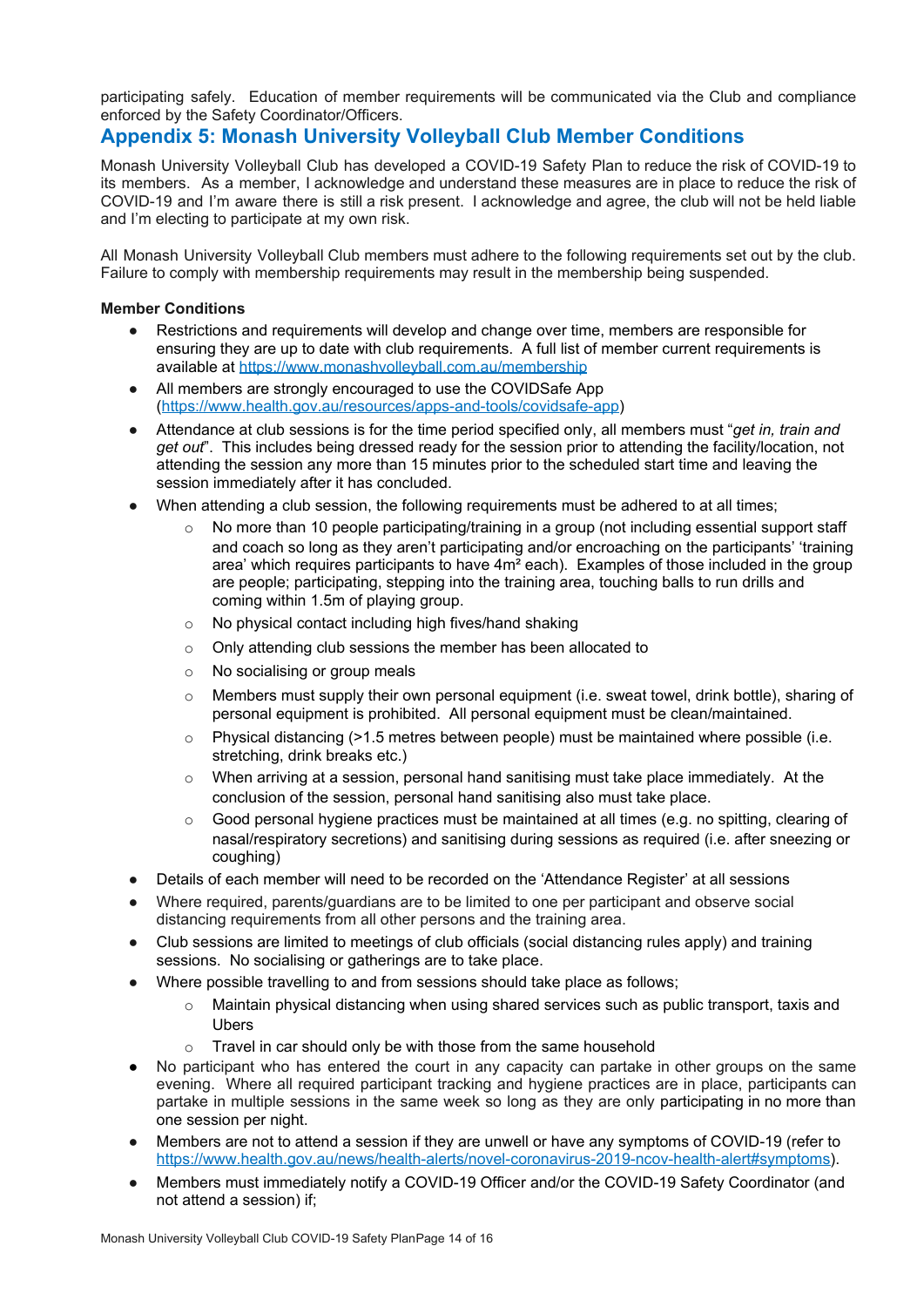- o They are experiencing flu-like symptoms or any symptoms of COVID-19
- o Have a confirmed case of COVID-19
- o Have been in contact with someone who has a confirmed case of COVID-19 in the previous 14 days
- $\circ$  Travelled internationally within the previous 14 days
- Members experiencing symptoms must contact a Doctor or the National Hotline (1800 020 080)
- Where someone reports to the Club for the aforementioned, the member will not be allowed to attend a session until they have been tested and cleared of COVID-19. Proof of a COVID-free test result must be supplied to the club and approval given prior to commencing.
- Where a member has a confirmed case, those who have been in contact with the person in the previous 14 days according to attendance records will be notified.
- Members are encouraged to avoid use of shared/public amenities such as showers and water fountains when accessing facilities

Monash University Volleyball Club acknowledges this period of uncertainty, may impact the mental health of our members. Should you need support, please speak with Beyond Blue ([www.beyondblue.org.au](http://www.beyondblue.org.au/) or 1300 22 4636).